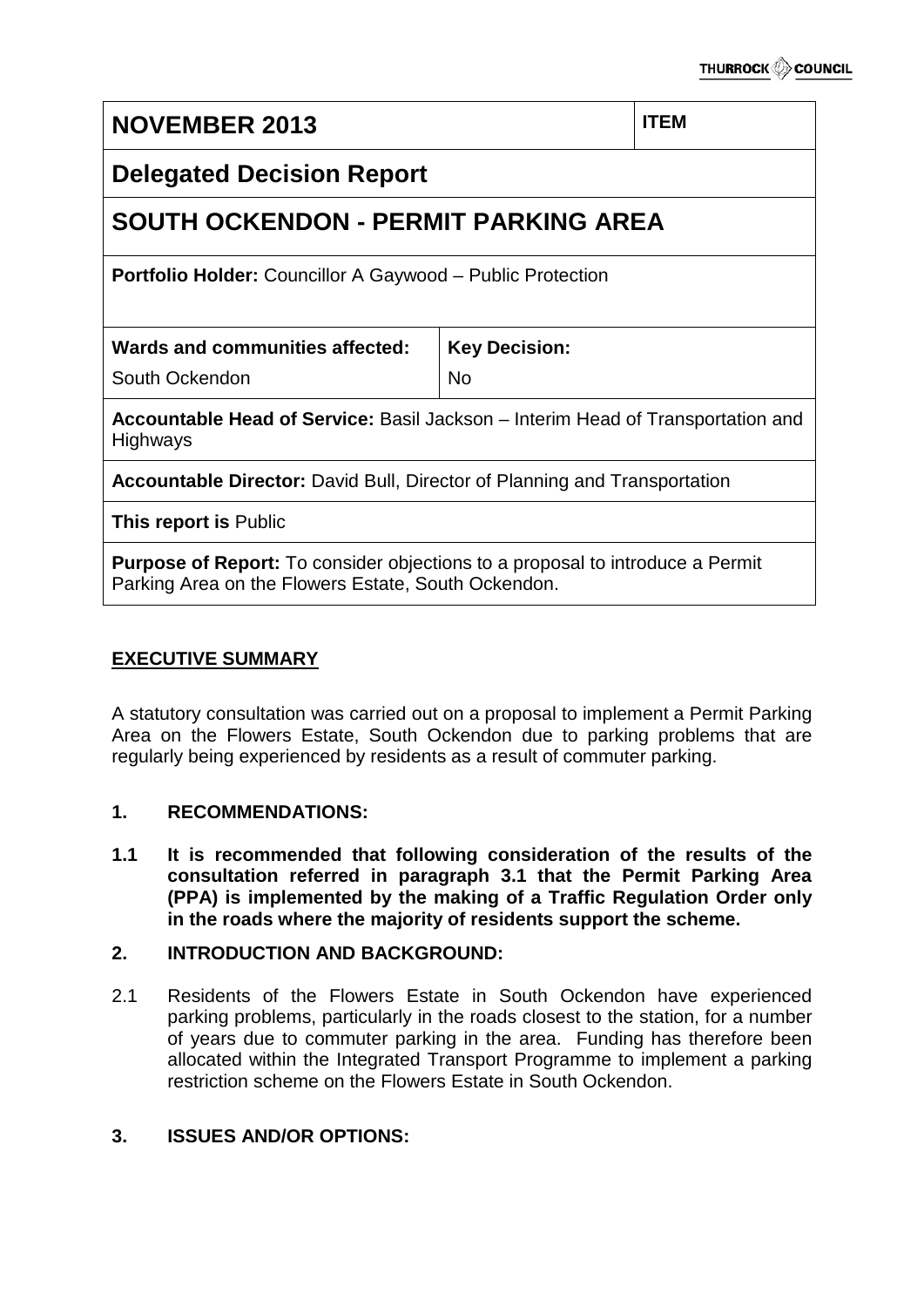- 3.1 Following the earlier decision to provide free residents' permits, all residents on the Estate were sent a questionnaire asking whether or not they would support a permit scheme being introduced in their road.
- 3.2 It was clear from the responses received that residents living closest to the train station were experiencing parking problems and would be in support of a scheme. Those living furthest from the station clearly did not support the introduction of a scheme.
- 3.3 It is not the intention to impose a scheme on residents that do not wish to be included in the scheme. It is therefore proposed that the scheme is introduced in those roads with the clear majority of residents being in favour of the scheme, namely West Road (southern side), Rosemary Close, Larkspur Close and Nicholas Close, and Tamarisk Road (in part).
- 3.4 The permit scheme would be operational between 10am and 3pm Monday to Friday, mainly to deter commuter parking and would be available for use by vehicles displaying a valid residents' or visitors' parking permit.

# **4. CONSULTATION (including Overview and Scrutiny, if applicable)**

4.1 Ward Members have been consulted on the content of the report. One comment was received which expressed the need for regular enforcement for the scheme to be a success.

# **5. IMPACT ON CORPORATE POLICIES, PRIORITIES, PERFORMANCE AND COMMUNITY IMPACT**

5.1 These actions accord with the Council priorities to create a safer environment.

# **6. IMPLICATIONS**

#### 6.1 **Financial**

Implications verified by: Mark Terry Telephone and email: 01375 652150 mterry@thurrock.gov.uk

Should the recommendations be agreed, the approximate cost of implementing the Permit Parking Area would be £5,000. There are sufficient funds in the Capital budget allocation E1843 9881 T3452.

### 6.2 **Legal**

Implications verified by: Daniel Ansong, Planning Lawyer Telephone and email: 01375 652994; [Daniel.ansong@bdtlegal.org.uk](mailto:Daniel.ansong@bdtlegal.org.uk)

At a general level, it is important to ensure that delegated decisions are taken by the appropriate officer, and that the origin of the delegation can be readily identified in case of future challenge.

In this instance, should the Permit Parking Area be carried forward to implementation, it would be subject to the making of a Traffic Regulation